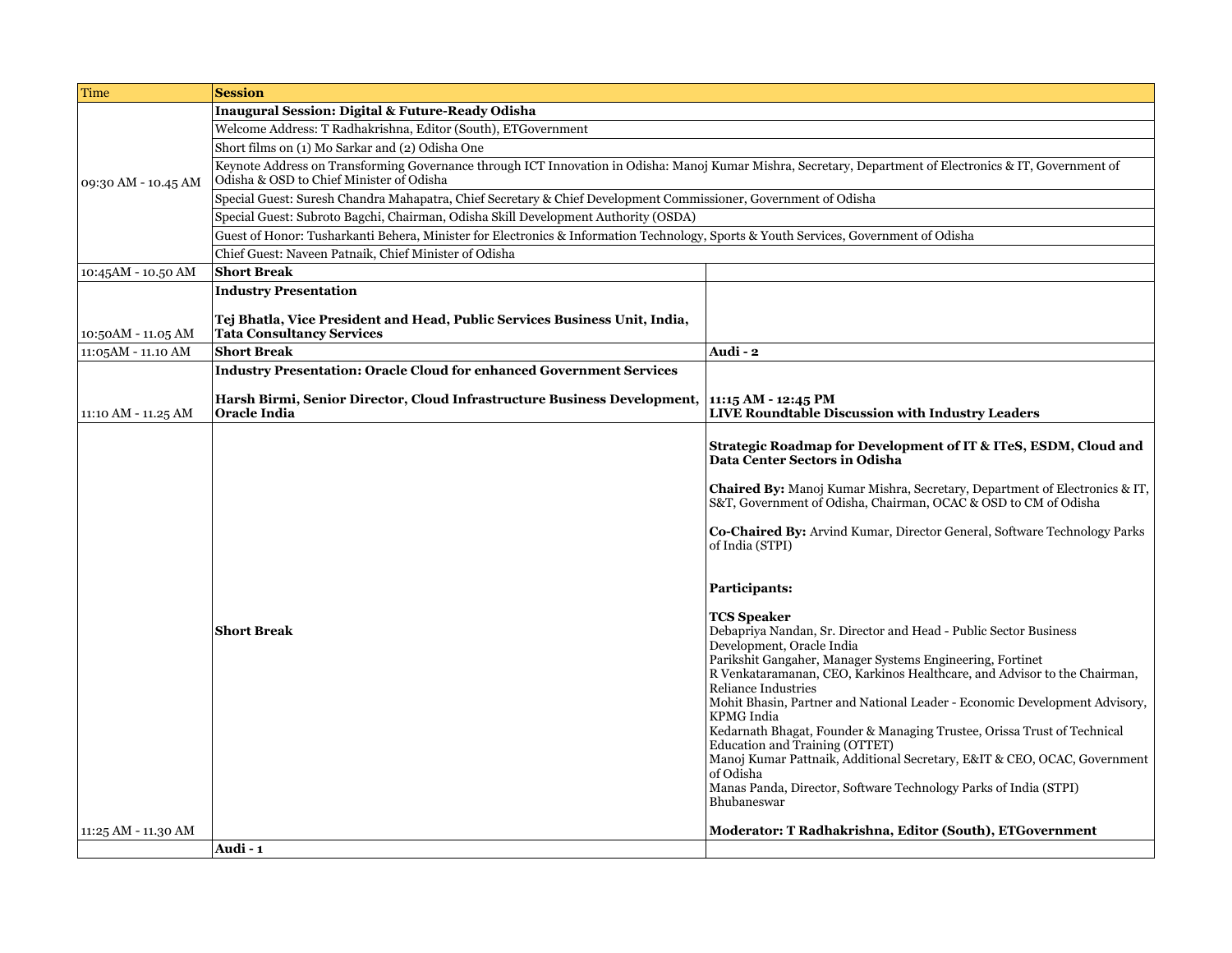| Time                | <b>Session</b>                                                                                                                                                                                                                                                                                                                                                                                                                                                                                                                                                                                                                                          |                                                                                                                                                                                                                                                                                                                                                                                                                                                                                                                                          |
|---------------------|---------------------------------------------------------------------------------------------------------------------------------------------------------------------------------------------------------------------------------------------------------------------------------------------------------------------------------------------------------------------------------------------------------------------------------------------------------------------------------------------------------------------------------------------------------------------------------------------------------------------------------------------------------|------------------------------------------------------------------------------------------------------------------------------------------------------------------------------------------------------------------------------------------------------------------------------------------------------------------------------------------------------------------------------------------------------------------------------------------------------------------------------------------------------------------------------------------|
|                     | Panel Discussion 1: Digital Transformation in Odisha: Next-Gen<br><b>Technologies Transforming Governance</b>                                                                                                                                                                                                                                                                                                                                                                                                                                                                                                                                           |                                                                                                                                                                                                                                                                                                                                                                                                                                                                                                                                          |
|                     | <b>Panelists</b>                                                                                                                                                                                                                                                                                                                                                                                                                                                                                                                                                                                                                                        |                                                                                                                                                                                                                                                                                                                                                                                                                                                                                                                                          |
|                     | Asit Tripathy, Principal Adviser to Chief Minister of Odisha & Chairman, Western<br>Odisha Development Council<br>C J Venugopal, Additional Chief Secretary and Chief Administrator, Koraput-Bolangir-<br>Kalahandi region, & Chief Resident Commissioner, New Delhi, Government of Odisha                                                                                                                                                                                                                                                                                                                                                              |                                                                                                                                                                                                                                                                                                                                                                                                                                                                                                                                          |
|                     | Ranjana Chopra, Principal Secretary, MS&ME Department, Government of Odisha<br>Hemant Sharma, Principal Secretary, Industries Department, Government of Odisha                                                                                                                                                                                                                                                                                                                                                                                                                                                                                          |                                                                                                                                                                                                                                                                                                                                                                                                                                                                                                                                          |
| 11:30 AM - 12.45 PM | Moderator: Arpit Gupta, Assistant Editor, ETGovernment                                                                                                                                                                                                                                                                                                                                                                                                                                                                                                                                                                                                  |                                                                                                                                                                                                                                                                                                                                                                                                                                                                                                                                          |
|                     | Fireside Chat: Decoding Odisha's model for sports development<br>R Vineel Krishna, Special Secretary to Chief Minister and Commissioner-Cum-Secretary, Sports and Youth Services Department, Government of Odisha                                                                                                                                                                                                                                                                                                                                                                                                                                       |                                                                                                                                                                                                                                                                                                                                                                                                                                                                                                                                          |
| 12:45 PM - 01.10 PM | Moderator: Arpit Gupta, Assistant Editor, ETGovernment                                                                                                                                                                                                                                                                                                                                                                                                                                                                                                                                                                                                  |                                                                                                                                                                                                                                                                                                                                                                                                                                                                                                                                          |
| 01:10 PM - 01.15 PM | <b>Short Break</b>                                                                                                                                                                                                                                                                                                                                                                                                                                                                                                                                                                                                                                      |                                                                                                                                                                                                                                                                                                                                                                                                                                                                                                                                          |
|                     | Panel Discussion 6 : Rethinking Cyber Security Strategy for Governments                                                                                                                                                                                                                                                                                                                                                                                                                                                                                                                                                                                 |                                                                                                                                                                                                                                                                                                                                                                                                                                                                                                                                          |
|                     | <b>Panelists</b>                                                                                                                                                                                                                                                                                                                                                                                                                                                                                                                                                                                                                                        |                                                                                                                                                                                                                                                                                                                                                                                                                                                                                                                                          |
|                     | Manoj Kumar Pattnaik, Additional Secretary, E&IT & CEO, OCAC, Government of<br>Odisha<br>Manas Panda, Director, Software Technology Parks of India (STPI) Bhubaneswar<br>Snigdha Acharya, Senior Technical Director & Head, Centre of Excellence for<br>Application Security (CoE-AppSec), National Informatics Centre, Bhubaneshwar<br>Sohan Nautiyal, Head, State e-Governance Mission Teams (SeMT), Odisha<br>Parikshit Gangaher, Manager Systems Engineering, Fortinet                                                                                                                                                                              |                                                                                                                                                                                                                                                                                                                                                                                                                                                                                                                                          |
| 01:15 PM - 02.00 PM | Moderator: Mohd Ujaley, Senior Assistant Editor, ETGovernment                                                                                                                                                                                                                                                                                                                                                                                                                                                                                                                                                                                           |                                                                                                                                                                                                                                                                                                                                                                                                                                                                                                                                          |
| 02:00 PM - 02.05PM  | <b>Short Break</b>                                                                                                                                                                                                                                                                                                                                                                                                                                                                                                                                                                                                                                      |                                                                                                                                                                                                                                                                                                                                                                                                                                                                                                                                          |
|                     | Panel Discussion 3: Building a self-reliant Odisha: Innovation in health and Panel Discussion 4: Paradigm shift in governance; Adoption of<br>education sector                                                                                                                                                                                                                                                                                                                                                                                                                                                                                          | digital technologies in the new normal                                                                                                                                                                                                                                                                                                                                                                                                                                                                                                   |
|                     | <b>Panelists</b>                                                                                                                                                                                                                                                                                                                                                                                                                                                                                                                                                                                                                                        | <b>Panelists</b>                                                                                                                                                                                                                                                                                                                                                                                                                                                                                                                         |
|                     | Yamini Sarangi, Commissioner of Food Safety & Managing Director, Odisha State<br>Medical Corporation Ltd., Government of Odisha<br>Reghu G, Director, Technical Education & Training & Chief Executive Officer, Odisha<br>Skill Development Authority (OSDA)<br>Manoj Kumar Pattnaik, Additional Secretary, E&IT & CEO, OCAC, Government of<br>Odisha and Director, IIIT, Bhubaneswar<br>Kedarnath Bhagat, Founder & Managing Trustee, Orissa Trust of Technical Education<br>and Training (OTTET)<br>Prof. S. K. Mishra, Advisor, Telemedicine Programme, SGPGI, Lucknow &<br>Distinguished Visiting Professor, Indian Institute of Technology, Kanpur | Arun Bothra, Transport Commissioner cum Chairman, State Transport<br>Authority, Government of Odisha<br>Md. Sadique Alam, Director of Industries, Government of Odisha and Chief<br>Executive Officer, Startup Odisha<br>Trilochan Panda, MD, Grid Corporation of Odisha (GRIDCO)<br>Sanjaya Kumar Mishra, MD, Odisha Power Transmission Corporation Limited<br>(OPTCL)<br>Dr Manoranjan Puthal, Managing Director, Odisha Knowledge Corporation<br>Ltd. (OKCL)<br>Sohan Nautiyal, Head, State e-Governance Mission Teams (SeMT), Odisha |
| 02:05 PM - 03.15PM  | Moderator: Mohd Ujaley, Senior Assistant Editor, ETGovernment                                                                                                                                                                                                                                                                                                                                                                                                                                                                                                                                                                                           | Moderator: Kartik Sharma, Senior Associate Editor, ETGovernment                                                                                                                                                                                                                                                                                                                                                                                                                                                                          |
| 03:15 PM - 03.20PM  | <b>Short Break</b>                                                                                                                                                                                                                                                                                                                                                                                                                                                                                                                                                                                                                                      |                                                                                                                                                                                                                                                                                                                                                                                                                                                                                                                                          |